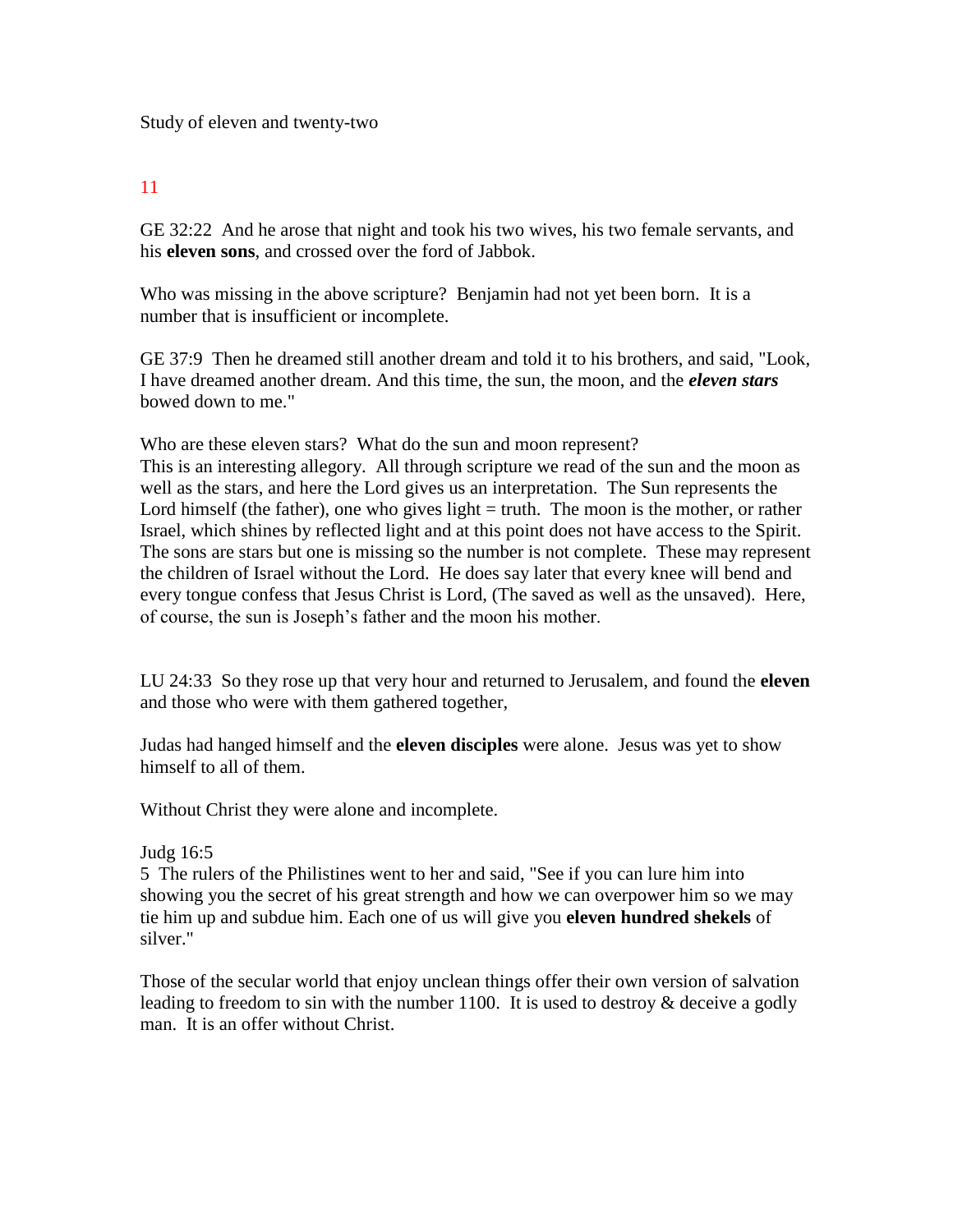## 22

1CH 12:28 Zadok, a young man, a valiant warrior, and from his father's house **twentytwo captains;**

Zadok, from scripture, was the finest priest of the Old Testament. He and his men are symbols of those who will rule at the end of our age. Twenty-two captains: two sets of eleven in this age, will rule and reign with Christ. This is completely through grace.

Interestingly Zadok was eleventh in descent from Aaron.

2CH 13:21 But Abijah grew mighty, married *fourteen* wives, and begot *twenty-two* sons and *sixteen* daughters.

14 A time for an offering made by fire (Christ & The Two) that will complete the final payment (redeem) **a feminine being** that will bring much joy to her and to her groom. When this occurs she will come into a great inheritance and she also will be allowed to destroy all those that have harassed her in the process. It seems that the time for realization of all of this points to the very end of this age.

22 Redeemed leaders belonging to the priesthood but perhaps not including the top two. With the top two under Christ we would have 24 which is a number designation completion of a portion of the bride at the end of this age. It also seems this number is associated with those who will rule and reign with Christ. Judgment is associated with this number.

16 As this number is a double of eight which is repentance for sin when shown the mirror the number sixteen from scripture designates the completion of this process at the end of this age. Sanctification is complete (2 Chr 29:17)

JUD 10:3 After him arose Jair, a Gileadite; and he judged Israel twenty-two years.

Here judgment is associated with twenty-two.

JUD 20:21 Then the children of Benjamin came out of Gibeah, and on that day cut down to the ground **twenty-two thousand** men of the Israelites.

Above, with the number 22 000 we see Benjamin being used to test the Israelites. The Lords will that judgment occur during this battle. These men during the Old Testament were killed for their sins.

2SA 8:5 When the Syrians of Damascus came to help Hadadezer king of Zobah, David killed **twenty-two thousand** of the Syrians.

Above David (Christ Crucified) judges the unregenerate Syrians and they are killed.